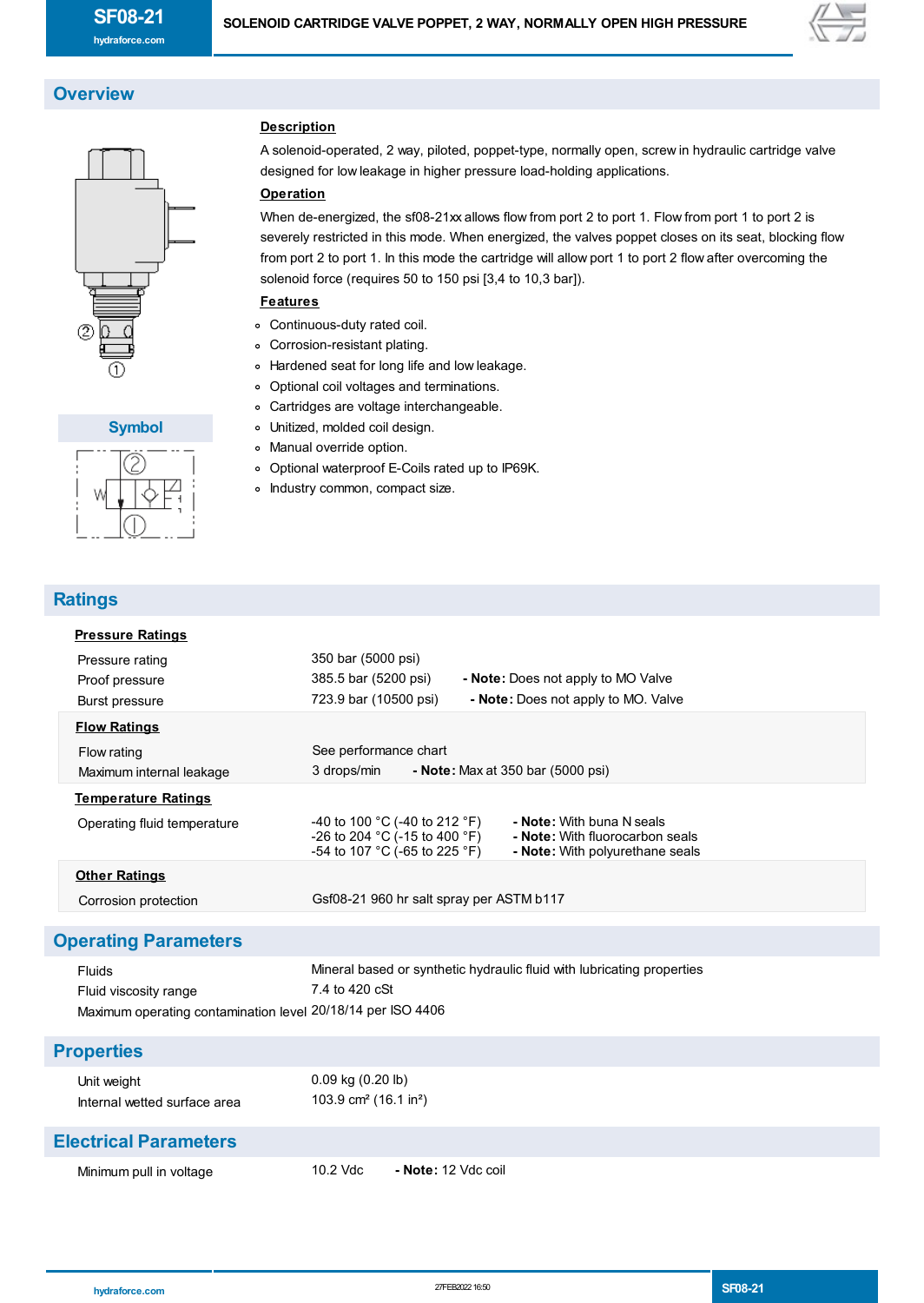

# **Performance**



# **Dimensions**



## **Installation Specifications**

| Cavity                        | $VC08-2$                          |
|-------------------------------|-----------------------------------|
| Cartridge installation torque | 25.8 to 28.5 N-m (19 to 21 ft-lb) |
| Coil nut torque               | 5.4 to 6.8 N-m (4 to 5 ft-lb)     |
| Orientation restriction       | None                              |

### **Accessories**

| Seal kit |  |
|----------|--|
| Housings |  |
| Coils    |  |

## **Order Code**

SK08-2HX-T **- Note:** X = n, V seal options<br>SK08-2P-T **- Note:** P seal option - Note: P seal option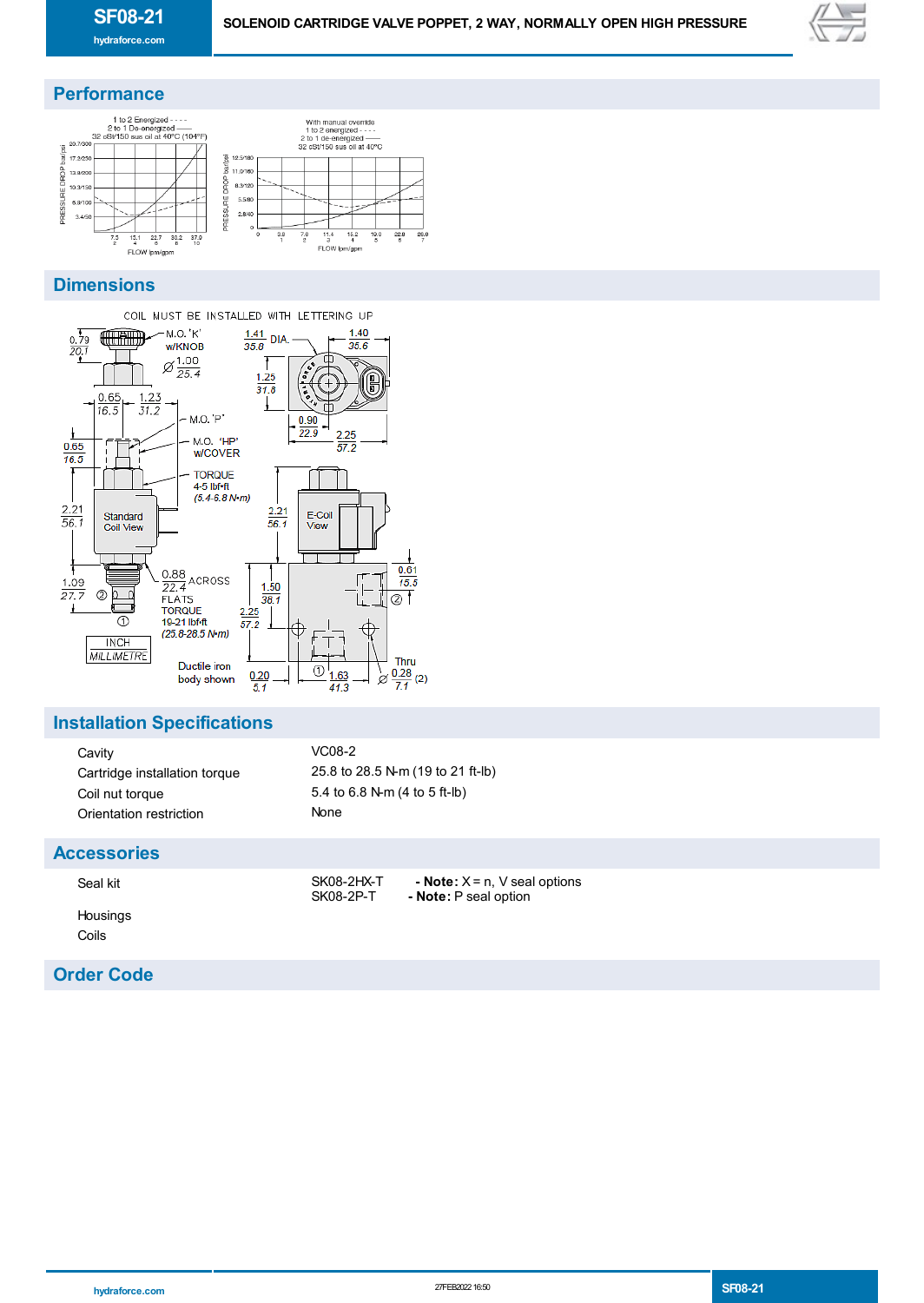

| SF08-21<br>Option<br>None (Blank)<br>Manual Override<br>P<br>Manual Override<br>with Cover<br>HP<br>Manual Override<br>κ<br>with Knob<br>Porting<br>Cartridge Only<br>0<br>Aluminum<br>SAE 8<br>8Τ<br>3/8 in. BSP*<br>3B<br>Ductile Iron<br>SAE 8 8TD<br>3/8 in. BSP* 3BD<br>*BSP Body; U.K. Mfr. Only<br><b>Seals</b><br>Polyurethane (Std.) P<br>Polyurethane seals recom-<br>mended for 345 bar (5000 psi)<br>operation. Contact factory for<br>additional seal options.<br><b>POSITION</b> | Voltage<br>Std. Coil<br>Less Coil**<br>0<br>10 10 VDC <sup>t</sup><br>12 12 VDC<br>24 24 VDC<br>36 36 VDC<br>48 48 VDC<br>24 24 VAC<br><b>115 115 VAC</b><br>230 230 VAC<br>**Includes Std. Coil Nut<br><sup>1</sup> DS, DW or DL<br>terminations only<br>E-Coil<br>10 10 VDC<br><b>12 12 VDC</b><br>20 20 VDC<br>24 24 VDC<br><b>CODE</b> | Termination (VDC)<br>Std. Coil<br>DS Dual Spades<br>DG DIN 43650<br>DL Leadwires (2)<br>DL/W Leads w/Weatherpak®<br>Connectors<br>DR Deutsch DT04-2P<br>Termination (VAC)<br>Std. Coil<br>AG DIN 43650<br>AP 1/2 in. Conduit<br>Termination (VDC)<br>E-Coil<br>ER Deutsch DT04-2P<br>(IP69K Rated)<br>EY Metri-Pack® 150<br>(IP69K Rated)<br>Coils with internal diode are<br>available. Consult factory.<br><b>DESCRIPTION</b> |
|------------------------------------------------------------------------------------------------------------------------------------------------------------------------------------------------------------------------------------------------------------------------------------------------------------------------------------------------------------------------------------------------------------------------------------------------------------------------------------------------|--------------------------------------------------------------------------------------------------------------------------------------------------------------------------------------------------------------------------------------------------------------------------------------------------------------------------------------------|---------------------------------------------------------------------------------------------------------------------------------------------------------------------------------------------------------------------------------------------------------------------------------------------------------------------------------------------------------------------------------------------------------------------------------|
|                                                                                                                                                                                                                                                                                                                                                                                                                                                                                                |                                                                                                                                                                                                                                                                                                                                            | SF08-21EG-H-J-L                                                                                                                                                                                                                                                                                                                                                                                                                 |
| Е                                                                                                                                                                                                                                                                                                                                                                                                                                                                                              |                                                                                                                                                                                                                                                                                                                                            | Manual Override                                                                                                                                                                                                                                                                                                                                                                                                                 |
| Е                                                                                                                                                                                                                                                                                                                                                                                                                                                                                              | <b>BLANK</b>                                                                                                                                                                                                                                                                                                                               | <b>NONE</b>                                                                                                                                                                                                                                                                                                                                                                                                                     |
| Е                                                                                                                                                                                                                                                                                                                                                                                                                                                                                              | ΗP                                                                                                                                                                                                                                                                                                                                         | Momentary Push Override, Button with Protective Nut                                                                                                                                                                                                                                                                                                                                                                             |
| Е                                                                                                                                                                                                                                                                                                                                                                                                                                                                                              | Κ                                                                                                                                                                                                                                                                                                                                          | Momentary Push Override, Knob                                                                                                                                                                                                                                                                                                                                                                                                   |
| Е                                                                                                                                                                                                                                                                                                                                                                                                                                                                                              | P                                                                                                                                                                                                                                                                                                                                          | Momentary Push Override, Button                                                                                                                                                                                                                                                                                                                                                                                                 |
| G                                                                                                                                                                                                                                                                                                                                                                                                                                                                                              |                                                                                                                                                                                                                                                                                                                                            | Screen                                                                                                                                                                                                                                                                                                                                                                                                                          |
| G                                                                                                                                                                                                                                                                                                                                                                                                                                                                                              | <b>BLANK</b>                                                                                                                                                                                                                                                                                                                               | <b>NONE</b>                                                                                                                                                                                                                                                                                                                                                                                                                     |
| G                                                                                                                                                                                                                                                                                                                                                                                                                                                                                              | $\mathbf S$                                                                                                                                                                                                                                                                                                                                | 100 Mesh Screen                                                                                                                                                                                                                                                                                                                                                                                                                 |
| н                                                                                                                                                                                                                                                                                                                                                                                                                                                                                              |                                                                                                                                                                                                                                                                                                                                            | Line Body                                                                                                                                                                                                                                                                                                                                                                                                                       |
| н                                                                                                                                                                                                                                                                                                                                                                                                                                                                                              | 0                                                                                                                                                                                                                                                                                                                                          | No Body                                                                                                                                                                                                                                                                                                                                                                                                                         |
| н                                                                                                                                                                                                                                                                                                                                                                                                                                                                                              | 4T                                                                                                                                                                                                                                                                                                                                         | Aluminum SAE 4                                                                                                                                                                                                                                                                                                                                                                                                                  |
| H                                                                                                                                                                                                                                                                                                                                                                                                                                                                                              | 6T                                                                                                                                                                                                                                                                                                                                         | Aluminum SAE 6                                                                                                                                                                                                                                                                                                                                                                                                                  |
| H                                                                                                                                                                                                                                                                                                                                                                                                                                                                                              | 8T                                                                                                                                                                                                                                                                                                                                         | Aluminum SAE 8                                                                                                                                                                                                                                                                                                                                                                                                                  |
| н                                                                                                                                                                                                                                                                                                                                                                                                                                                                                              | 6TD                                                                                                                                                                                                                                                                                                                                        | Ductile Iron SAE 6                                                                                                                                                                                                                                                                                                                                                                                                              |
| Н                                                                                                                                                                                                                                                                                                                                                                                                                                                                                              | 8TD                                                                                                                                                                                                                                                                                                                                        | Ductile Iron SAE 8                                                                                                                                                                                                                                                                                                                                                                                                              |
| н                                                                                                                                                                                                                                                                                                                                                                                                                                                                                              | 2B                                                                                                                                                                                                                                                                                                                                         | Aluminum BSPP 1/4" (2)                                                                                                                                                                                                                                                                                                                                                                                                          |
| н                                                                                                                                                                                                                                                                                                                                                                                                                                                                                              | 3B                                                                                                                                                                                                                                                                                                                                         | Aluminum BSPP 3/8" (3)                                                                                                                                                                                                                                                                                                                                                                                                          |
| н                                                                                                                                                                                                                                                                                                                                                                                                                                                                                              | 3BD                                                                                                                                                                                                                                                                                                                                        | Ductile Iron BSPP 3/8" (3)                                                                                                                                                                                                                                                                                                                                                                                                      |
| J                                                                                                                                                                                                                                                                                                                                                                                                                                                                                              |                                                                                                                                                                                                                                                                                                                                            | Seal                                                                                                                                                                                                                                                                                                                                                                                                                            |
| J                                                                                                                                                                                                                                                                                                                                                                                                                                                                                              | N<br>V                                                                                                                                                                                                                                                                                                                                     | Buna-N                                                                                                                                                                                                                                                                                                                                                                                                                          |
| J                                                                                                                                                                                                                                                                                                                                                                                                                                                                                              | P                                                                                                                                                                                                                                                                                                                                          | Fluorocarbon<br>Polyurethane                                                                                                                                                                                                                                                                                                                                                                                                    |
| J                                                                                                                                                                                                                                                                                                                                                                                                                                                                                              |                                                                                                                                                                                                                                                                                                                                            | Coil                                                                                                                                                                                                                                                                                                                                                                                                                            |
| L<br>L                                                                                                                                                                                                                                                                                                                                                                                                                                                                                         | $\pmb{0}$                                                                                                                                                                                                                                                                                                                                  | No Coil                                                                                                                                                                                                                                                                                                                                                                                                                         |
| L                                                                                                                                                                                                                                                                                                                                                                                                                                                                                              | 10DL                                                                                                                                                                                                                                                                                                                                       | 10 VDC, D-Coil, Dual Lead Wires                                                                                                                                                                                                                                                                                                                                                                                                 |
| L                                                                                                                                                                                                                                                                                                                                                                                                                                                                                              | 10DR/D                                                                                                                                                                                                                                                                                                                                     | 10 VDC, D-Coil, Deutsch with Diode                                                                                                                                                                                                                                                                                                                                                                                              |
| L                                                                                                                                                                                                                                                                                                                                                                                                                                                                                              | 10DS                                                                                                                                                                                                                                                                                                                                       | 10 VDC, D-Coil, Dual Spade                                                                                                                                                                                                                                                                                                                                                                                                      |
| L                                                                                                                                                                                                                                                                                                                                                                                                                                                                                              | 10EL                                                                                                                                                                                                                                                                                                                                       | 10 VDC, E-Coil, Dual Lead Wires, 18 inches long                                                                                                                                                                                                                                                                                                                                                                                 |
| L                                                                                                                                                                                                                                                                                                                                                                                                                                                                                              | 10EL/36                                                                                                                                                                                                                                                                                                                                    | 10 VDC, E-Coil, Dual Lead Wires, 36 inches long                                                                                                                                                                                                                                                                                                                                                                                 |
| L                                                                                                                                                                                                                                                                                                                                                                                                                                                                                              | 10ER                                                                                                                                                                                                                                                                                                                                       | 10 VDC, E-Coil, Deutsch                                                                                                                                                                                                                                                                                                                                                                                                         |
| L                                                                                                                                                                                                                                                                                                                                                                                                                                                                                              | 10ER/Z                                                                                                                                                                                                                                                                                                                                     | 10 VDC, E-Coil, Deutsch with Zener Diode                                                                                                                                                                                                                                                                                                                                                                                        |
|                                                                                                                                                                                                                                                                                                                                                                                                                                                                                                |                                                                                                                                                                                                                                                                                                                                            |                                                                                                                                                                                                                                                                                                                                                                                                                                 |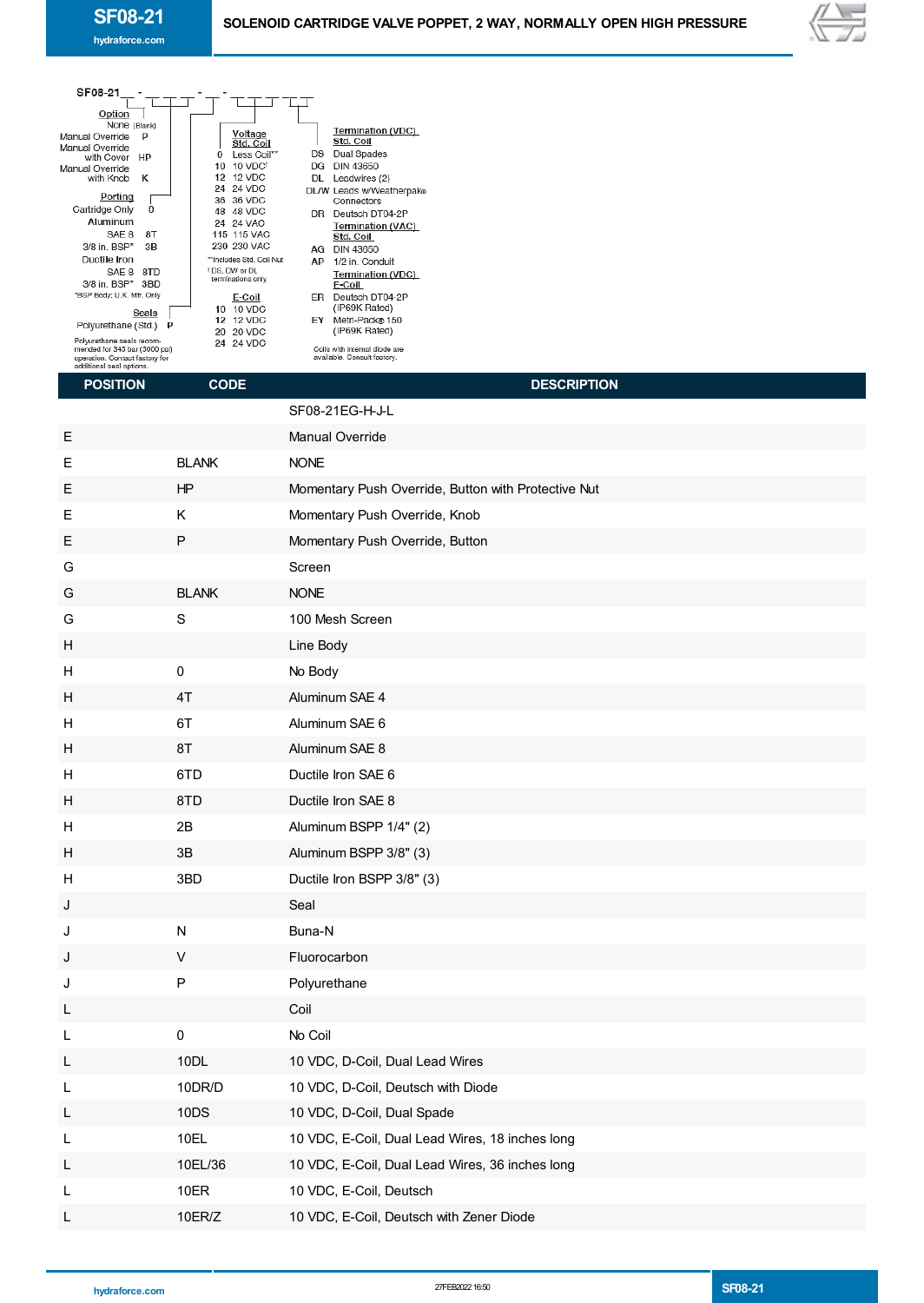

| <b>POSITION</b> | <b>CODE</b>    | <b>DESCRIPTION</b>                                         |
|-----------------|----------------|------------------------------------------------------------|
| L               | 12DG           | 12 VDC, D-Coil, DIN 43650                                  |
| L               | 12DL           | 12 VDC, D-Coil, Dual Lead Wires, 18 inches long            |
| L               | 12DL/36        | 12 VDC, D-Coil, Dual Lead Wires, 36 inches long            |
|                 | 12DL/W         | 12 VDC, D-Coil, Dual Lead Wires with Weatherpak            |
| L               | 12DL/W/D       |                                                            |
| L               | 12DR           | 12 VDC, D-Coil, Dual Lead Wires with Weatherpak with Diode |
| L               | 12DR/D         | 12 VDC, D-Coil, Deutsch                                    |
| L               | 12DR/Z         | 12 VDC, D-Coil, Deutsch with Diode                         |
| L               | 12DS           | 12 VDC, D-Coil, Deutsch with Zener Diode                   |
| L               | 12EG           | 12 VDC, D-Coil, Dual Spade                                 |
| L               |                | 12 VDC, E-Coil, DIN 43650                                  |
| L               | 12EG/Z<br>12EJ | 12 VDC, E-Coil, DIN 43650 with Zener Diode                 |
| L               |                | 12 VDC, E-Coil, AMP Jr.                                    |
| L               | 12EJ/Z         | 12 VDC, E-Coil, AMP Jr. with Zener Diode                   |
| L               | 12EL           | 12 VDC, E-Coil, Dual Lead Wires, 18 inches long            |
| L               | 12EL/36        | 12 VDC, E-Coil, Dual Lead Wires, 36 inches long            |
| L               | 12EL/Z         | 12 VDC, E-Coil, Dual Lead Wires with Zener Diode           |
| L               | 12ER           | 12 VDC, E-Coil, Deutsch                                    |
| L               | 12ER/Z         | 12 VDC, E-Coil, Deutsch with Zener Diode                   |
| L               | 12EY           | 12 VDC, E-Coil, Metri-Pack 150                             |
| L               | 12EY/Z         | 12 VDC, E-Coil, Metri-Pack 150 with Zener Diode            |
| L               | 20DG           | 20 VDC, D-Coil, DIN 43650                                  |
| L               | 20DS           | 20 VDC, D-Coil, Dual Spade                                 |
| L               | 20ER           | 20 VDC, E-Coil, Deutsch                                    |
| L               | 20ER/Z         | 20 VDC, E-Coil, Deutsch with Zener Diode                   |
| L               | 24AG           | 24 VDC, D-Coil, DIN 43650                                  |
| L               | 24AP           | 24 VDC, D-Coil, 1/2" Conduit and Dual Lead Wires           |
| L               | 24DG           | 24 VDC, D-Coil, DIN 43650                                  |
| L               | 24DL           | 24 VDC, D-Coil, Dual Lead Wires, 18 inches long            |
| L               | 24DL/36        | 24 VDC, D-Coil, Dual Lead Wires, 36 inches long            |
| L               | 24DL/W         | 24 VDC, D-Coil, Dual Lead Wires with Weatherpak            |
| L               | 24DR           | 24 VDC, D-Coil, Deutsch                                    |
| L               | 24DR/D         | 24 VDC, D-Coil, Deutsch with Diode                         |
| L               | 24DR/Z         | 24 VDC, D-Coil, Deutsch with Zener Diode                   |
| L               | 24DS           | 24 VDC, D-Coil, Dual Spade                                 |
| L               | 24EG           | 24 VDC, E-Coil, DIN 43650                                  |
| L               | 24EG/Z         | 24 VDC, E-Coil, DIN 43650 with Zener Diode                 |
| L               | 24EJ           | 24 VDC, E-Coil, AMP Jr.                                    |
| L               | 24EL/D         | 24 VDC, E-Coil, Dual Lead Wires with Diode                 |
| L               | 24ER           | 24 VDC, E-Coil, Deutsch                                    |
| L               | 24ER/Z         | 24 VDC, E-Coil, Deutsch with Zener Diode                   |
| L               | 24EY           | 24 VDC, E-Coil, Metri-Pack 150                             |
| L               | 24EY/Z         | 24 VDC, E-Coil, Metri-Pack 150 with Zener Diode            |
| L               | 36DG           | 36 VDC, D-Coil, DIN 43650                                  |